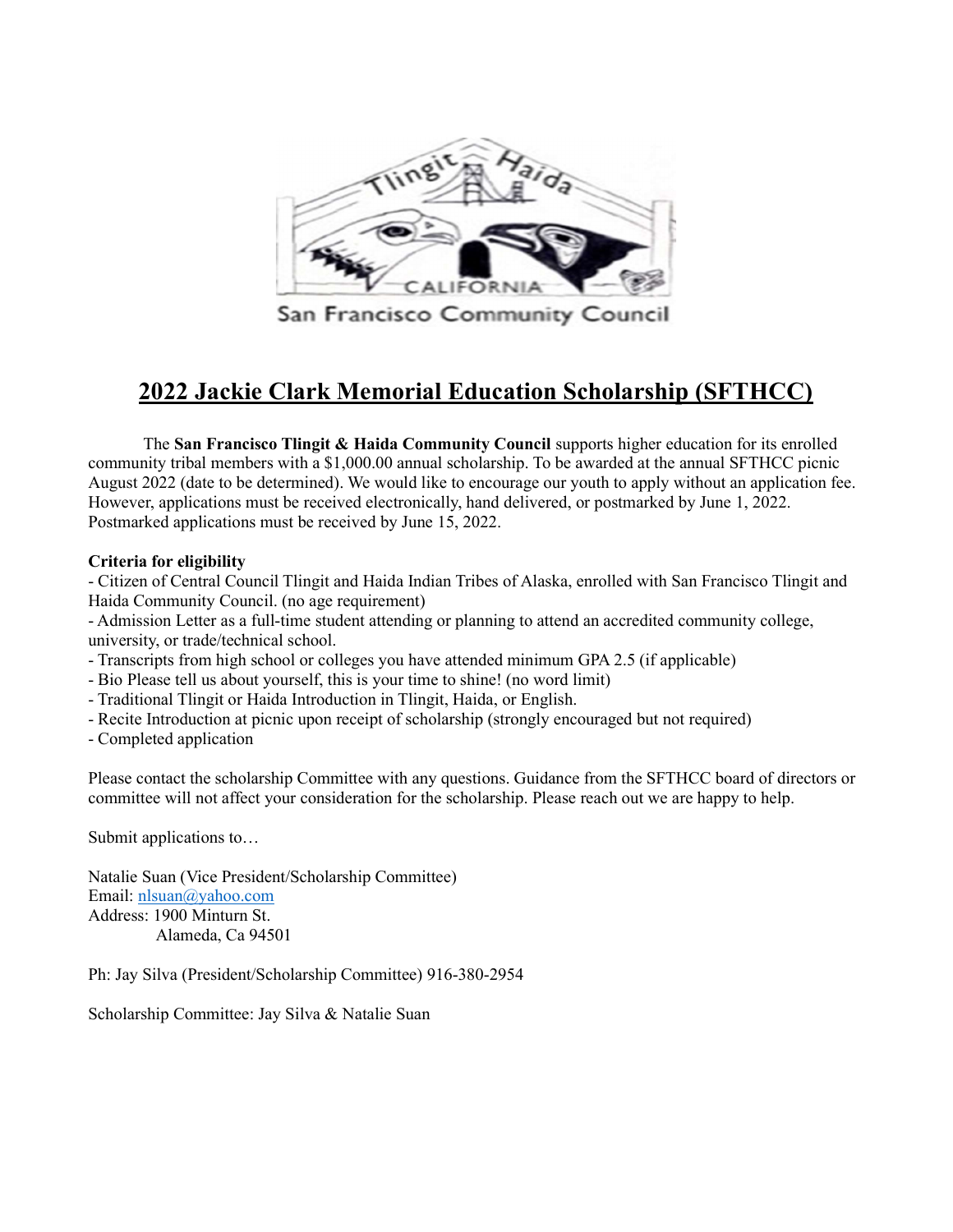## Scholarship Application

|                    |                         |                    |        |                                                                                                                       | <b>I lease</b> Twie. This form must be completed in order to be considered for an award.<br>Which Southeast Alaska Community Do You/Your Family Originate From? Please Circle Community: |        |                                                                                                                                                                                                                                                                                                                                                                    |             |                  |
|--------------------|-------------------------|--------------------|--------|-----------------------------------------------------------------------------------------------------------------------|------------------------------------------------------------------------------------------------------------------------------------------------------------------------------------------|--------|--------------------------------------------------------------------------------------------------------------------------------------------------------------------------------------------------------------------------------------------------------------------------------------------------------------------------------------------------------------------|-------------|------------------|
| Angoon             | Craig                   | Douglas            | Haines | Hoonah                                                                                                                | Hydaburg                                                                                                                                                                                 | Juneau | Kake                                                                                                                                                                                                                                                                                                                                                               | Kasaan      | Ketchikan        |
| Klawock            | Klukwan                 | Metlakatla Pelican |        | Petersburg                                                                                                            | Saxman                                                                                                                                                                                   | Sitka  | Skagway                                                                                                                                                                                                                                                                                                                                                            |             | Tenakee Wrangell |
|                    | Date:                   |                    |        |                                                                                                                       |                                                                                                                                                                                          |        |                                                                                                                                                                                                                                                                                                                                                                    |             |                  |
|                    |                         |                    |        |                                                                                                                       |                                                                                                                                                                                          |        |                                                                                                                                                                                                                                                                                                                                                                    |             |                  |
|                    |                         |                    |        |                                                                                                                       |                                                                                                                                                                                          |        | $\begin{picture}(150,10) \put(0,0){\vector(1,0){100}} \put(15,0){\vector(1,0){100}} \put(15,0){\vector(1,0){100}} \put(15,0){\vector(1,0){100}} \put(15,0){\vector(1,0){100}} \put(15,0){\vector(1,0){100}} \put(15,0){\vector(1,0){100}} \put(15,0){\vector(1,0){100}} \put(15,0){\vector(1,0){100}} \put(15,0){\vector(1,0){100}} \put(15,0){\vector(1,0){100}}$ |             |                  |
|                    |                         |                    |        |                                                                                                                       |                                                                                                                                                                                          |        | Phone:                                                                                                                                                                                                                                                                                                                                                             |             |                  |
|                    |                         |                    |        | <u> 1989 - Johann Barn, mars ann an t-Amhain an t-Amhain an t-Amhain an t-Amhain an t-Amhain an t-Amhain an t-Amh</u> |                                                                                                                                                                                          |        |                                                                                                                                                                                                                                                                                                                                                                    |             |                  |
|                    |                         |                    |        |                                                                                                                       |                                                                                                                                                                                          |        |                                                                                                                                                                                                                                                                                                                                                                    |             |                  |
|                    |                         |                    |        |                                                                                                                       | Are you? (circle) Tlingit Haida                                                                                                                                                          |        |                                                                                                                                                                                                                                                                                                                                                                    | <b>Both</b> |                  |
|                    | Cultural participation: |                    |        |                                                                                                                       |                                                                                                                                                                                          |        |                                                                                                                                                                                                                                                                                                                                                                    |             |                  |
|                    |                         |                    |        |                                                                                                                       | If you are not participating in cultural activities what would you like to experience, create, or learn?                                                                                 |        |                                                                                                                                                                                                                                                                                                                                                                    |             |                  |
|                    |                         |                    |        |                                                                                                                       |                                                                                                                                                                                          |        |                                                                                                                                                                                                                                                                                                                                                                    |             |                  |
| educational goals? |                         |                    |        |                                                                                                                       | Please help us by explaining your financial need. How will this scholarship help you with your                                                                                           |        |                                                                                                                                                                                                                                                                                                                                                                    |             |                  |
|                    |                         |                    |        |                                                                                                                       |                                                                                                                                                                                          |        |                                                                                                                                                                                                                                                                                                                                                                    |             |                  |

Please Note: This form must be completed in order to be considered for an award.